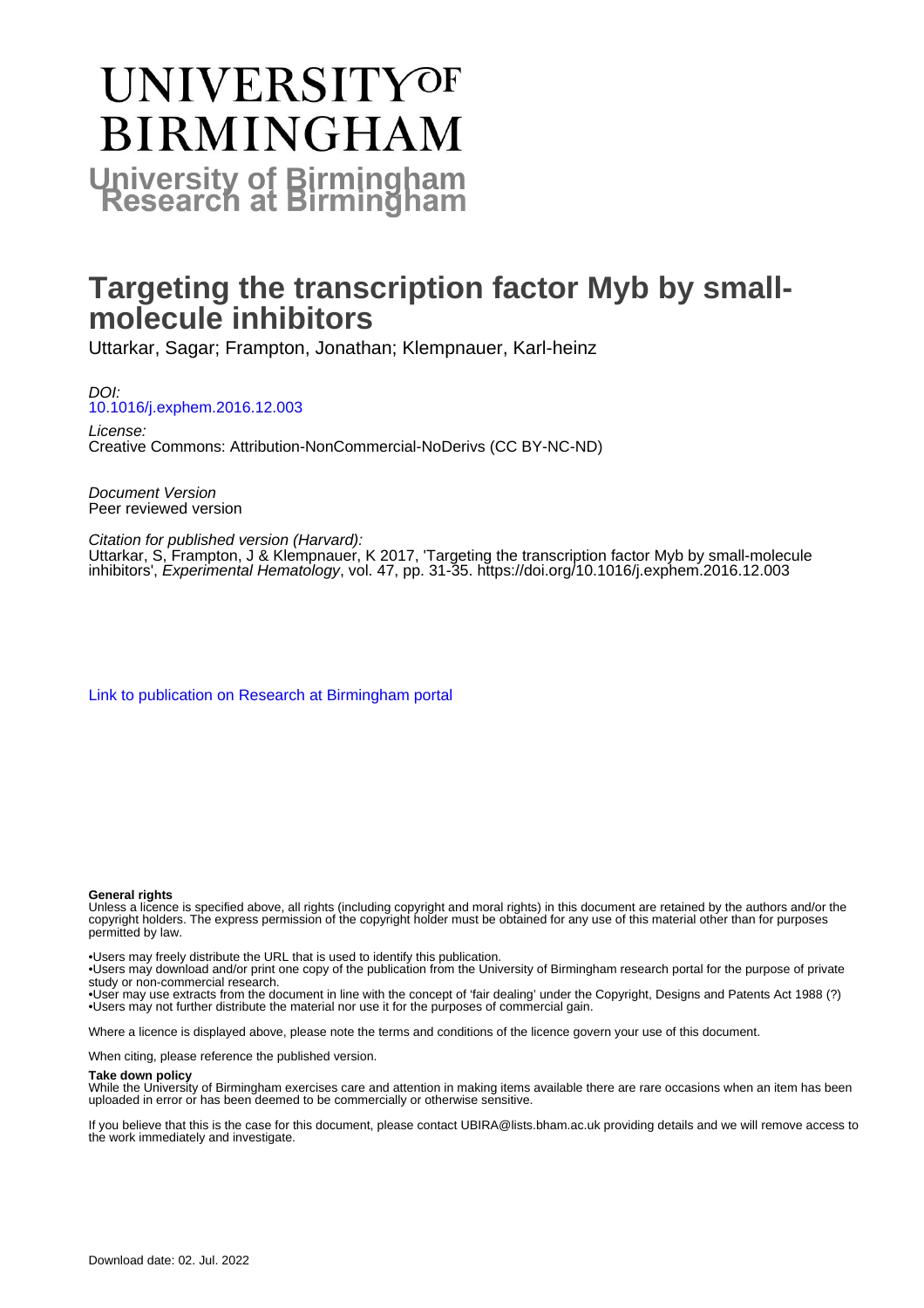# Accepted Manuscript

Targeting the transcription factor Myb by small molecule inhibitors

Sagar Uttarkar, Jon Frampton, Karl-Heinz Klempnauer

PII: S0301-472X(16)30771-8

DOI: [10.1016/j.exphem.2016.12.003](http://dx.doi.org/10.1016/j.exphem.2016.12.003)

Reference: EXPHEM 3495

To appear in: Experimental Hematology

Received Date: 8 December 2016

Accepted Date: 10 December 2016

Please cite this article as: Uttarkar S, Frampton J, Klempnauer K-H, Targeting the transcription factor Myb by small molecule inhibitors, *Experimental Hematology* (2017), doi: 10.1016/j.exphem.2016.12.003.

This is a PDF file of an unedited manuscript that has been accepted for publication. As a service to our customers we are providing this early version of the manuscript. The manuscript will undergo copyediting, typesetting, and review of the resulting proof before it is published in its final form. Please note that during the production process errors may be discovered which could affect the content, and all legal disclaimers that apply to the journal pertain.

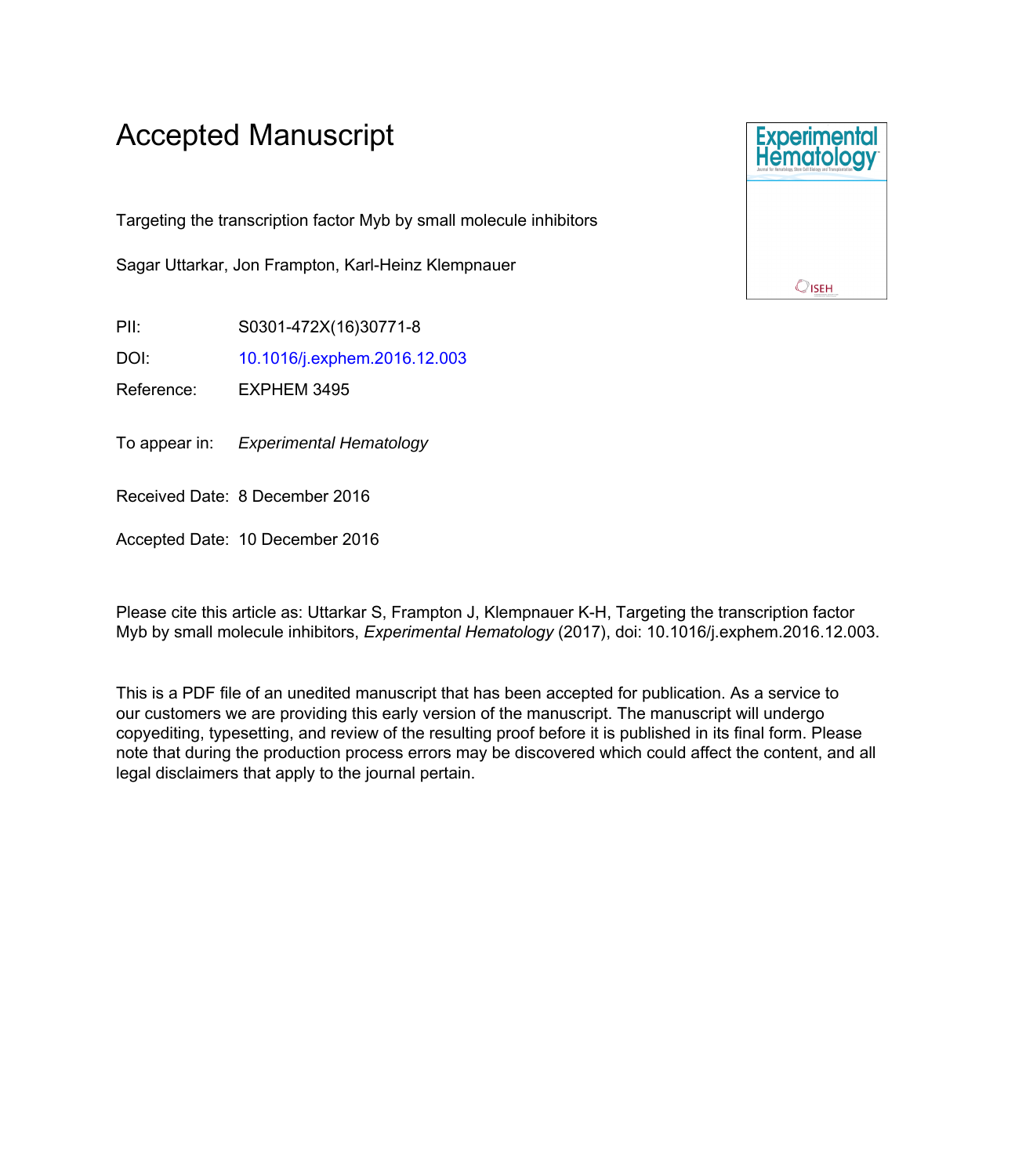# **Targeting the transcription factor Myb by small molecule inhibitors**

Sagar Uttarkar<sup>1</sup>, Jon Frampton<sup>2</sup> and Karl-Heinz Klempnauer<sup>3</sup>\*

of Oncology Research, Bellinzona 6500, Switzerland, <sup>2</sup>Institute of Cancer<br>Sciences, College of Medical and Dental Sciences, University of Birming<br>, Birmingham, United Kingdom, <sup>3</sup>Institute for Biochemistry, Westfälls<br>Jniv <sup>1</sup>Institute of Oncology Research, Bellinzona 6500, Switzerland, <sup>2</sup>Institute of Cancer and Genomic Sciences, College of Medical and Dental Sciences, University of Birmingham, Edgbaston, Birmingham, United Kingdom, <sup>3</sup>Institute for Biochemistry, Westfälische-Wilhelms-Universität, D-48149 Münster, Germany

\*corresponding author: Prof. K.-H. Klempnauer, Institute for Biochemistry, Westfälische-Wilhelms-Universität, D-48149 Muenster, Germany. Tel.: +49-251-8333203, Fax: +49-251- 8333206, e-mail: klempna@uni-muenster.de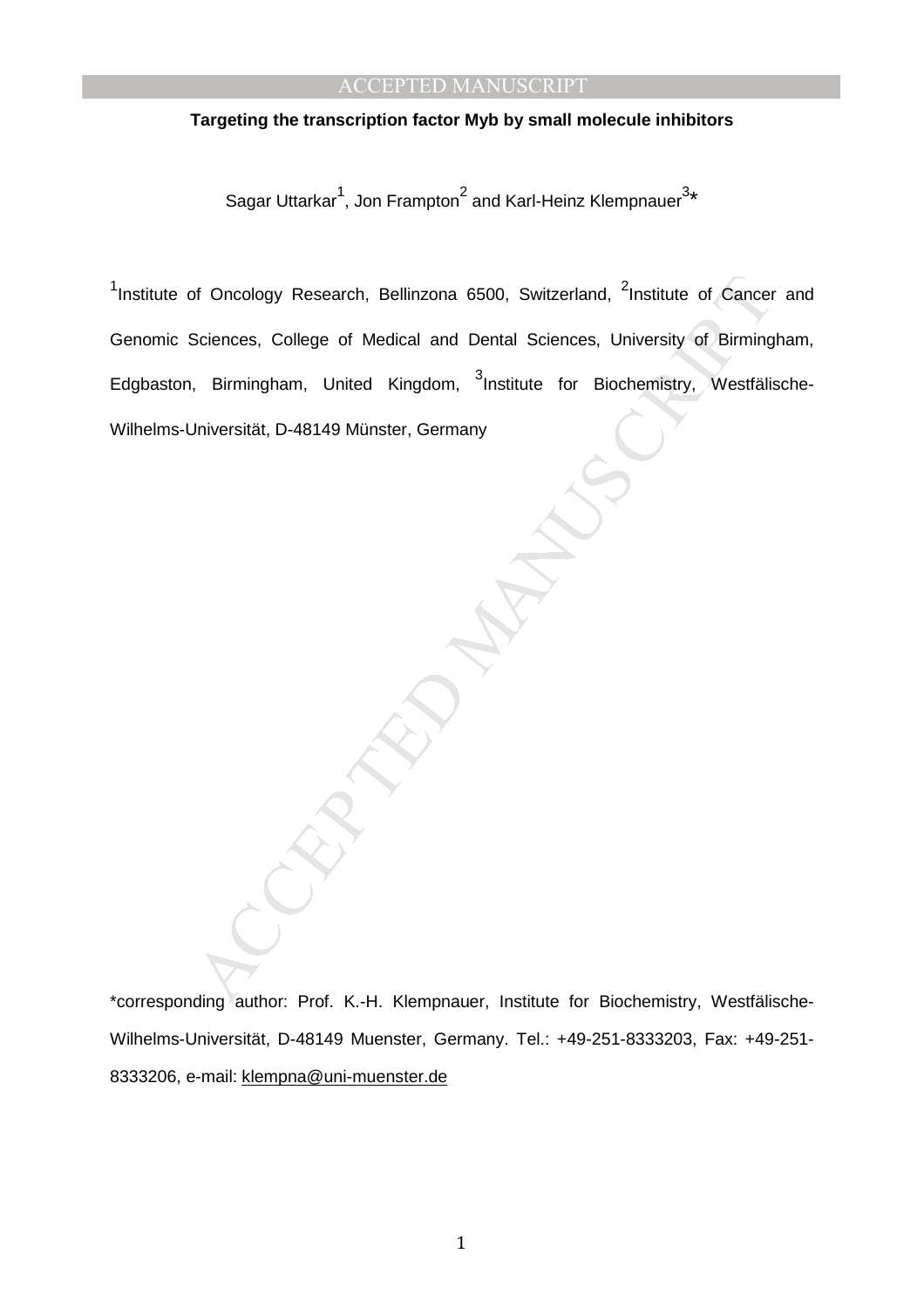## **Highlights**

The transcription factor Myb is an emerging drug target for leukemia therapy.

Initial work has identified several Myb-inhibitory compounds providing proof-of-principle that targeting of Myb is feasible.

Small-molecule suppression of Myb activity preferentially inhibits proliferation of leukemic versus normal hematopoietic cells.

## **Abstract**

ocule suppression of Myb activity preferentially inhibits proliferation of leuk-<br>mal hematopoietic cells.<br>cription factor Myb is a key regulator of hematopoietic cell proliferion<br>and survival and has been implicated in the The transcription factor Myb is a key regulator of hematopoietic cell proliferation, differentiation and survival and has been implicated in the development of leukemia and several other human cancers. Pharmacological inhibition of Myb is therefore emerging as a potential therapeutic strategy. Recently, the first low molecular weight compounds that show Myb inhibitory activity have been identified. Characterization of these compounds suggests disruption of the protein-protein-interaction of Myb and the co-activator p300 as a suitable strategy to inhibit Myb.

#### **The transcription factor Myb**

Myb was initially discovered as the protein encoded by the cellular counterpart ( $c\text{-}myb$ ) of the retroviral oncogene (v-myb) of the avian myeloblastosis virus. Together with two related proteins, A-Myb (or Mybl1) and B-Myb (or Mybl2), Myb forms a family of transcription factors in humans and other vertebrates, whose members share a highly conserved DNA-binding domain but have distinct functions and expression patterns. Myb is highly expressed in immature cells of all hematopoietic lineages and plays a key role as a regulator of hematopoietic cell proliferation, differentiation and survival [1,2]. Myb-null mice die during embryonic development and show multiple defects of almost all hematopoietic lineages, demonstrating that Myb is essential for the development of the hematopoietic system [3]. Studies with conditional Myb knock-out mice have identified distinct steps during the differentiation of the different lineages that are dependent on Myb expression [4,5,6,7]. Myb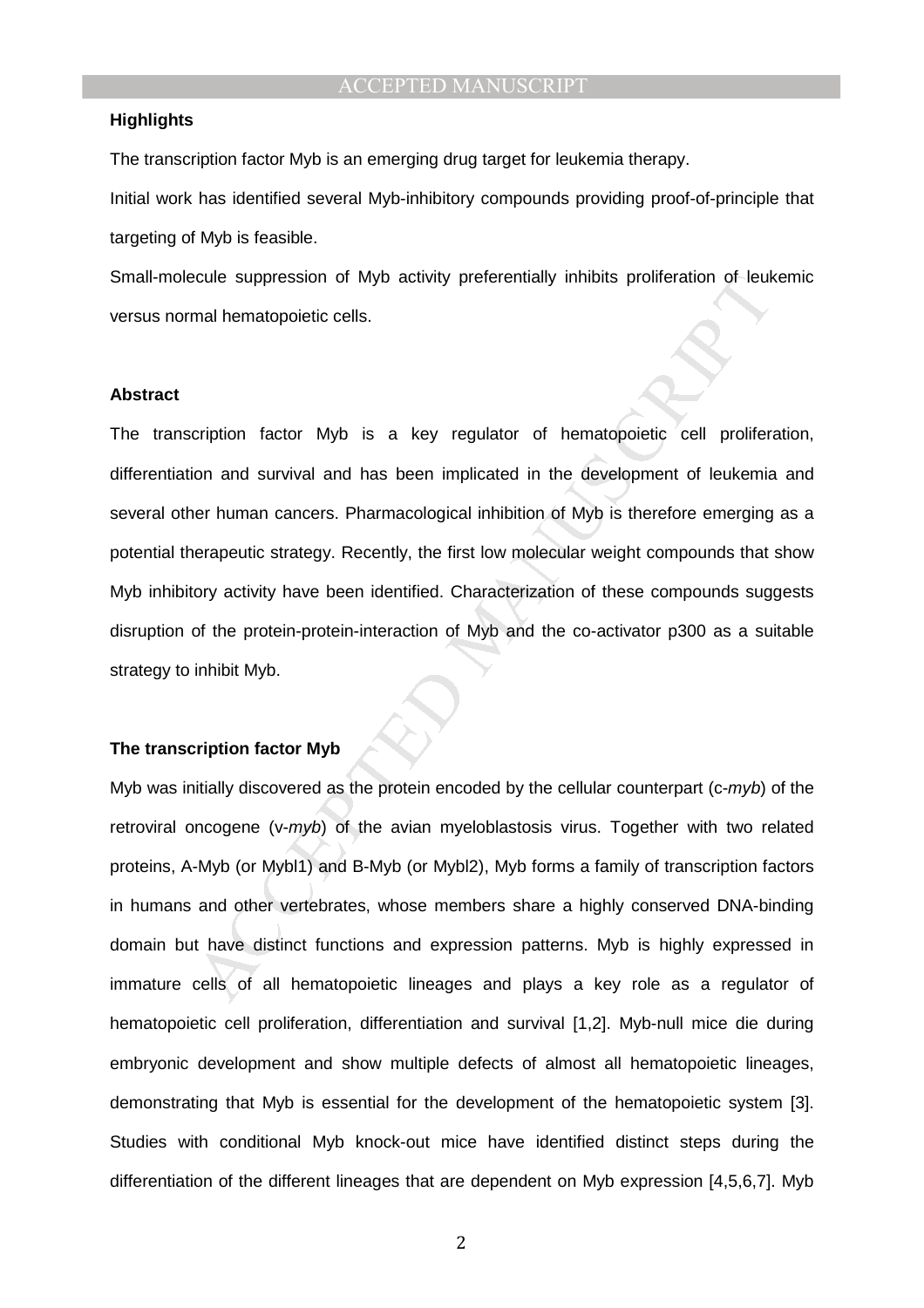is also expressed, although at lower levels, in certain epithelial cell types, such as the stem cells of the intestinal epithelium [8]. By contrast, A-Myb is mainly expressed in the male germ line, in the female breast epithelium and in B-cells whereas B-Myb is ubiquitously expressed in proliferating cells and functions as a cell cycle-dependent transcription factor [2,9].

rotein structure consists of an N-terminal DNA binding domain that recognize<br>nucleotide motif PyAAC<sup>T</sup>/<sub>G</sub>G, a transactivation domain located in the center of<br>a C-terminal negative-regulatory domain. A variety of proteins The Myb protein structure consists of an N-terminal DNA binding domain that recognizes the consensus nucleotide motif  $PyAAC<sup>T</sup>/<sub>G</sub>G$ , a transactivation domain located in the center of the protein and a C-terminal negative-regulatory domain. A variety of proteins interacting with Myb have been identified and implicated in regulating its activity (Fig.1). Of these proteins the co-activator p300 plays a pivotal role as a Myb interaction partner. p300 is recruited to Myb via its so-called KIX domain that binds to a LXXLL amino acid motif located in the transactivation domain of Myb [10]. Importantly, mouse strains that are defective in the Myb-KIX interaction due to mutations of the LXXLL-motif or the KIX domain show multiple hematopoietic defects [11,12,13], pinpointing an essential role of p300 as a cooperation partner of Myb in the hematopoietic system. Structural analyses of a complex of the KIXdomain and a short peptide containing the LXXLL-motif of Myb have revealed that this motif and the adioining amino acids form an  $\alpha$ -helix that binds to a hydrophobic groove on the surface of the KIX domain [10].

#### **Role of Myb in human leukemia**

The initial discovery of v-myb as the oncogene responsible for the ability of AMV to cause myeloid leukemia in chickens suggested that Myb might also play a role in human leukemia. Although several studies showed that Myb is highly expressed in most human acute myeloid and lymphoid leukemias [14], it remained open whether high Myb expression plays a causal role in the development of the leukemia or is just a consequence of the immature phenotype of the leukemic cells. However, with the emergence of sophisticated and sensitive methods to detect chromosomal alterations, recurrent translocations and duplications of the MYB locus were described in T-cell acute lymphoid leukemias [15,16,17], providing clear evidence for a role of MYB in the etiology of this type of leukemia. Subsequent work reported genomic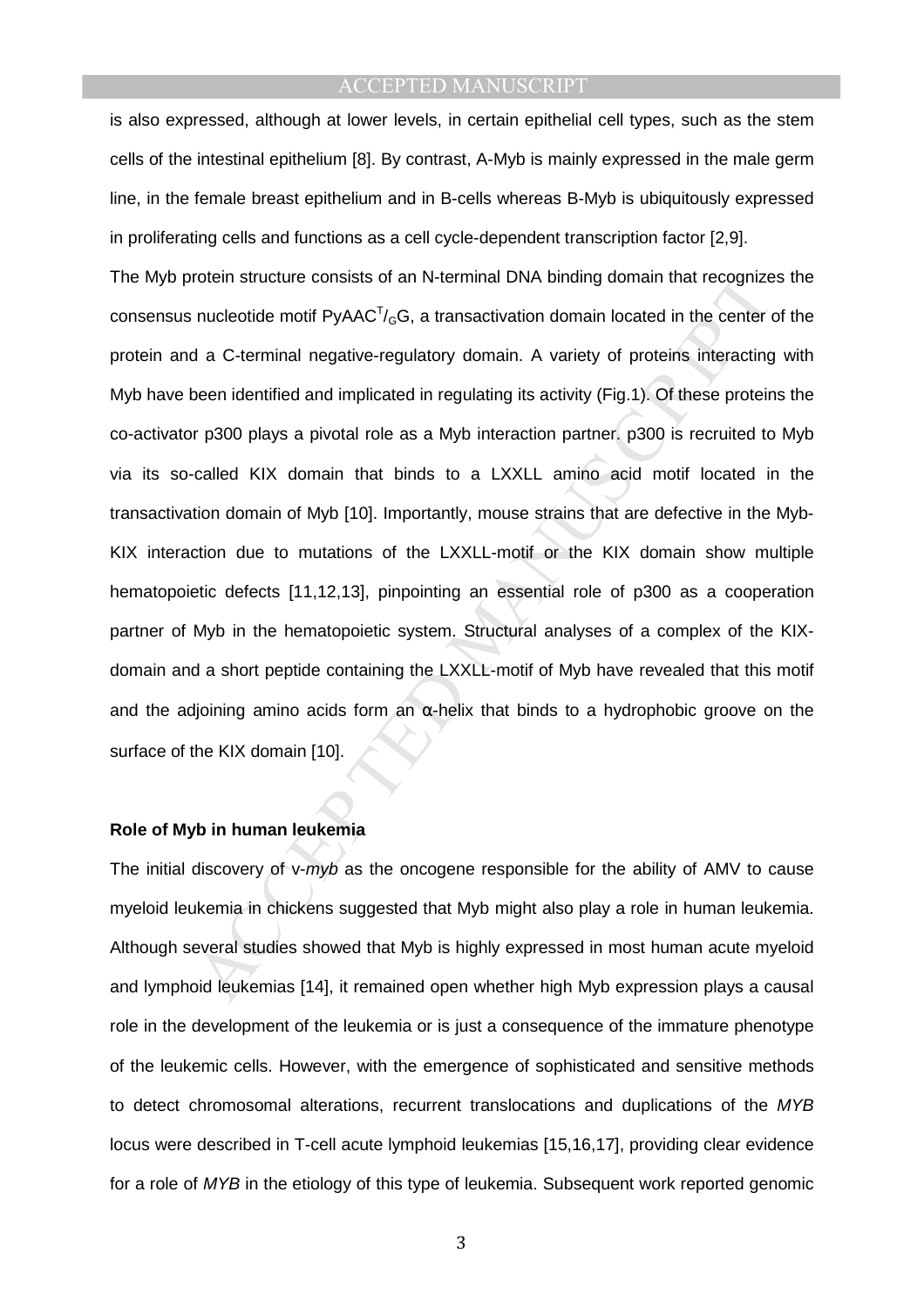uses the leukermia. Together, these findings have provided strong evidence<br>a causal role in the development of certain leukermias. However, it has now<br>that Myb plays also an essential role as a "maintenance factor" in leuk rearrangements of Myb in acute myelomonocytic and basophilic leukemia [18,19,20]. Furthermore, mutations generating de novo Myb binding sites upstream of the TAL1 oncogene were recently detected in a significant fraction of T-ALL of children [21]. These changes were shown to create "super-enhancers" that lead to over-expression of Tal1 which, in turn, causes the leukemia. Together, these findings have provided strong evidence that Myb plays a causal role in the development of certain leukemias. However, it has now been recognized that Myb plays also an essential role as a "maintenance factor" in leukemias caused by genetic lesions of other genes, such as the recurrent chromosomal translocations that lead to the expression of various fusion proteins, including AML-ETO, CBFb-SMMHC, PML-RARa, MLL-AF9, MLL-ENL and others. Acute myeloid leukemias caused by these translocations show high levels of Myb expression that are essential for the maintenance of the leukemic cells. This has initially been observed in studies with Myb antisense oligonucleotides [22,23] and confirmed by more recent studies [24,25,26,27]. The concept that has emerged from this work is that the survival and proliferation of the leukemic cells requires high levels of Myb acting downstream of the oncogenic driver mutations. Importantly, the leukemic cells require - or are "addicted" to - higher levels of Myb expression than normal hematopoietic progenitor cells. This phenomenon provides a rationale for a therapeutic approach based of Myb inhibition because it predicts that leukemic cells will be more sensitive to inhibition of Myb than normal hematopoietic progenitor cells. This idea is supported by recent studies of a mouse model of acute myeloid leukemia (AML), which showed that shRNA-mediated down-regulation of Myb resulted in remission of the leukemia without inhibiting normal hematopoiesis [26].

Myb has also been implicated in the development of non-hematopoietic tumors, such as breast and colon cancer [1], adenoid cystic carcinoma, a rare and currently intractable tumor which harbors translocations of the MYB and NFIB genes in a large proportion of cases [28], and diffuse low-grade pediatric gliomas [29]. Myb is therefore now regarded as a relevant target whose inhibition might open up novel strategies for the treatment of leukemia and other types of cancer.

4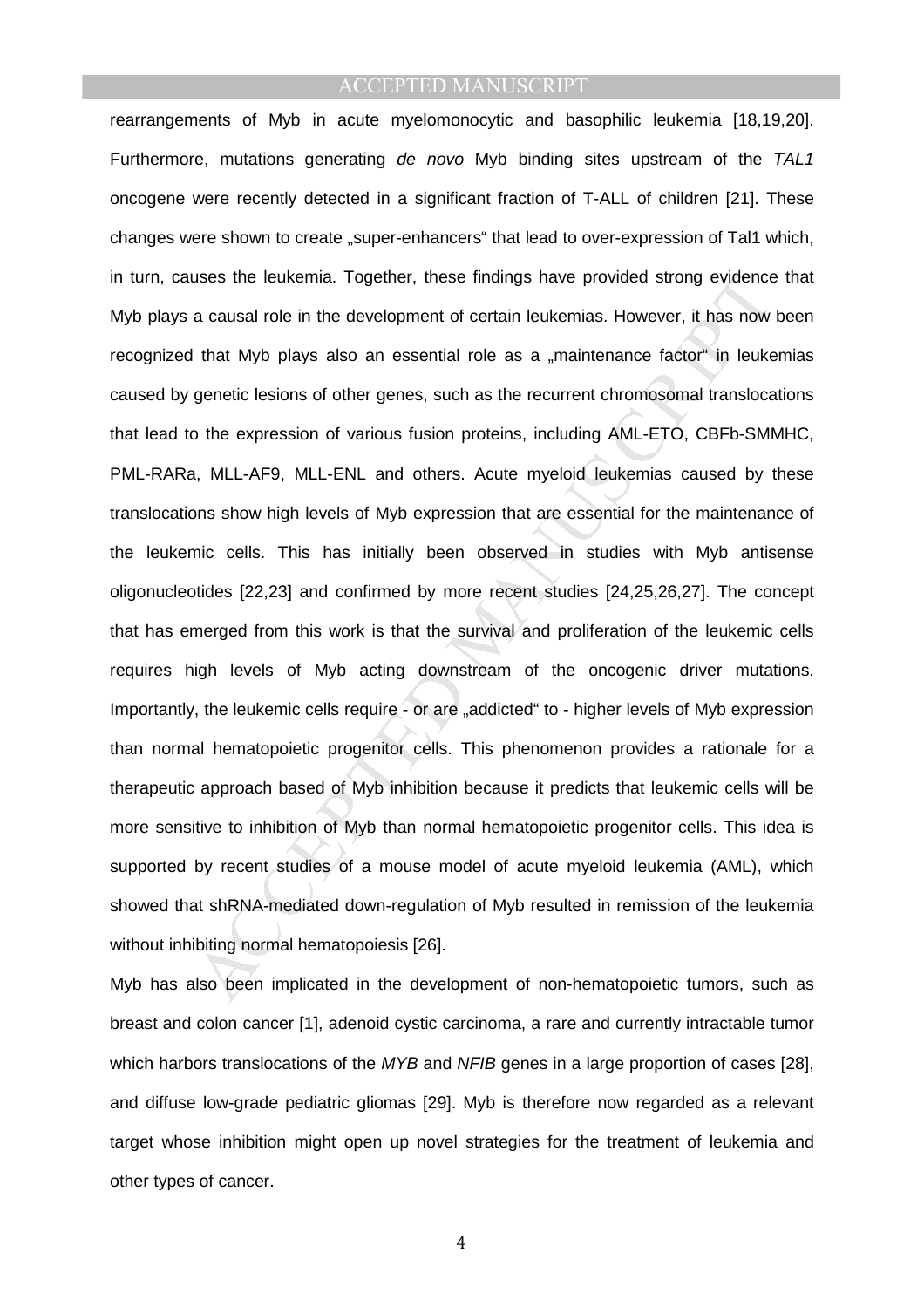#### **Targeting Myb by small molecule inhibitors**

reening system that employs a myelomonocytic chicken cell line carryin<br>Myb expression system and a GFP-based reporter gene, which is driven b<br>and enhancer of the highly Myb-inducible chicken mim-1 gene. Hence<br>ce of these c The idea that Myb may be a relevant therapeutic target has prompted us to search for low molecular weight compounds as potential Myb inhibitors. We have established a cell-based inhibitor screening system that employs a myelomonocytic chicken cell line carrying an inducible Myb expression system and a GFP-based reporter gene, which is driven by the promoter and enhancer of the highly Myb-inducible chicken mim-1 gene. Hence, the fluorescence of these cells is a direct measure of Myb activity. We initially used the cells to screen a collection of so-called sesquiterpene lactones (STLs) for Myb-inhibitory activity [30,31]. STLs are a large class of plant-derived natural compounds that have various biological activities. Surprisingly, already the first compound tested, Mexicanin-I, inhibited Myb activity in our reporter system at a low micromolar concentration. Further analysis showed that Mexicanin-I was able to inhibit the expression of *bona fide* Myb target genes and to suppress the proliferation of leukemia cell lines and of primary leukemic cells from several AML patients [30]. Although this study did not reveal how Mexicanin-I exerts its inhibitory effect, it showed for the first time that Myb activity can be inhibited by a low molecular weight compound. This finding was corroborated by the observation that Naphthol AS-E phosphate, a compound that was previously shown to bind to the KIX domain of p300 and to inhibit its interaction with the transcription factor CREB [32], also inhibits Myb activity [33]. Consistent with its effect on the KIX-CREB interaction it was shown that Naphthol AS-E phosphate disrupts the interaction between Myb and the KIX domain. This demonstrated that disruption of the Myb/KIX protein-protein-interaction with a drug-like small molecule is feasible. Subsequently, we have identified additional compounds that target the cooperation of Myb and p300. We showed that Celastrol, a triterpenoid isolated from roots of Tripterygium wilfordii (Thunder God Vine), potently inhibits Myb activity (EC50 approx. 1 µM) by blocking the Myb-p300 interaction [34]. Molecular docking studies suggest that Celastrol is able to bind to the hydrophobic groove on the surface of the KIX domain that is occupied by the α-helical LXXLL-motif in the Myb-KIX complex, suggesting that Celastrol competes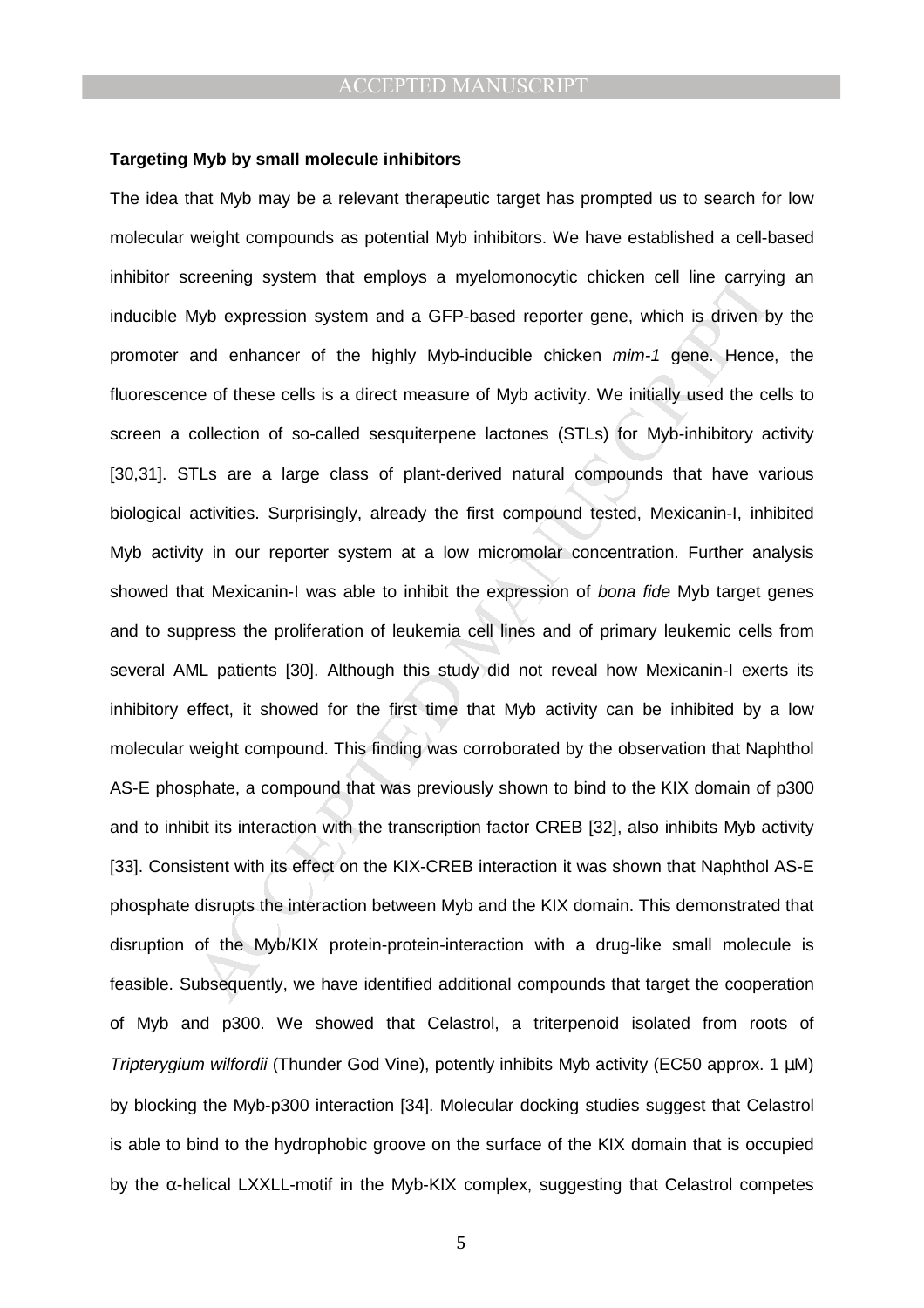with Myb for binding to the KIX domain. Further work showed that Celastrol down-regulates the expression of authentic Myb target genes in HL60 cells and induces differentiation and apoptosis, as expected if Myb activity is inhibited. Importantly, expression of an activated version of Myb in HL60 cells rescued the effects of Celastrol on differentiation and apoptosis, indicating that these effects were indeed mediated by inhibition of Myb. Celastrol also inhibited the proliferation of primary AML cells derived form a mouse model of AML and from AML patients. Importantly, the proliferation normal murine and human early hematopoietic progenitor cells was not affected under the same conditions, consistent with the notion that AML cells require higher levels of Myb activity than their normal counterparts and, hence, are more vulnerable to inhibition of Myb than the normal cells. Finally, it was shown that Celastrol significantly prolonged the survival of mice in an *in vivo* model of an aggressive AML [34]. Overall, this work suggested that small molecule inhibition of Myb might have therapeutic potential for the treatment of AML.

that these effects were indeed mediated by inhibition of Myb. Celastrol<br>e proliferation of primary AML cells derived form a mouse model of AML and<br>this. Importantly, the proliferation normal murine and human early hematop<br> Compounds binding to p300 are likely to have additional inhibitory activities because p300 is a co-activator of many transcription factors. We were therefore particularly interested in identifying compounds that act directly on Myb rather than on p300. Recently, we have shown that 5-hydroxy-2-methyl-1,4-naphthoquinone (also known as Plumbagin) and several related naphthoquinones bind directly to the transactivation domain of Myb and inhibit Myb activity [35]. Like Celastrol, Plumbagin induced the differentiation of HL60 cells and inhibited the proliferation of primary AML cells while the proliferation of normal progenitor cells was not affected. Naphthoquinones are well known for their ability to induce reactive oxygen species, however, this appeared not to be involved in the inhibition of Myb activity. Rather, Plumbagin appeared to disrupt the cooperation of Myb and p300. The 3-dimensional structure of the Myb transactivation domain is currently not known, nevertheless these findings suggest that this part of Myb displays a "binding pocket" that is amenable to binding by small molecules. Although Plumbagin is already quite active (EC50 approx. 0.5 µM) its rather simple chemical structure suggests that chemical approaches could be used to develop it further to more active compounds or to compounds that will minimize off-target effects. It will also be very

6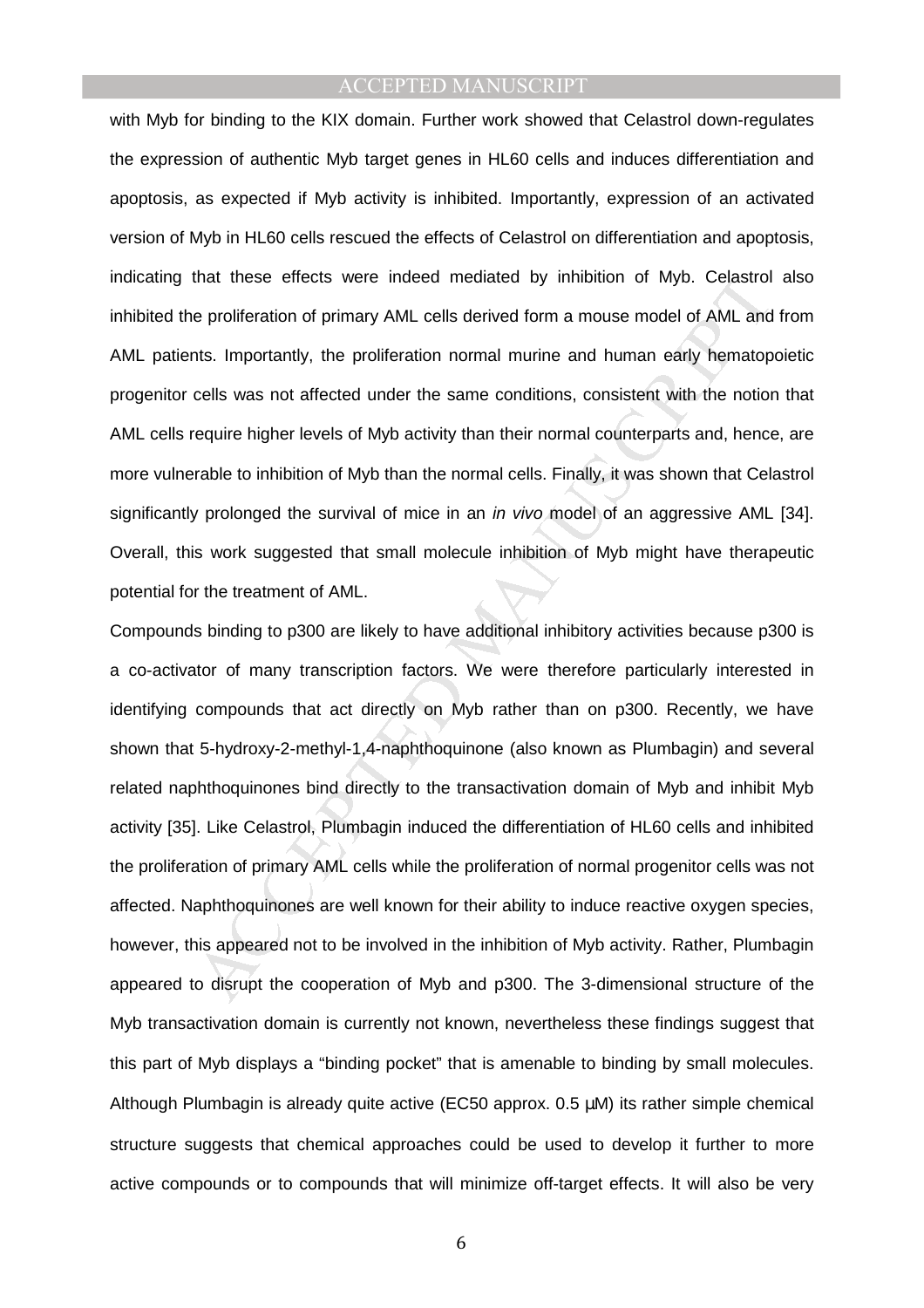interesting to screen for further compounds that bind to the Myb transactivation domain, to eventually identify lead structures that can be developed into specific Myb inhibitors. Furthermore, in vivo leukemia models will be important tools to validate the targets being affected by the candidate drugs and to assess their therapeutic efficacy.

## **Summary**

v regarded as a promising therapeutic target whose inhibition might open-up<br>for the treatment of leukemia and of other tumors driven by deregulated<br>ne development of specific inhibitiors for Myb is still in its infancy, in Myb is now regarded as a promising therapeutic target whose inhibition might open-up new strategies for the treatment of leukemia and of other tumors driven by deregulated Myb. Although the development of specific inhibitors for Myb is still in its infancy, initial attempts to find inhibitory compounds have successfully demonstrated that small molecule inhibition of Myb is feasible and may have potential for the therapy of AML. These studies have pinpointed disruption of the Myb/p300 protein-protein-interaction as suitable strategy to inhibit Myb activity. Thus, the stage is now ready for more sophisticated and extensive approaches to search for highly active small-molecule Myb inhibitors.

## **Acknowledgments**

The authors' work on Myb inhibitors was supported by the Deutsche Krebshilfe, the Deutsche Jose Carreras Leukämie-Stiftung e.V., the Adenoid Cystic Carcinoma Research Foundation, the Wellcome Trust and Bloodwise.

#### **Conflict of interest disclosure**

The authors declare no conflict on interest.

#### **References**

1. Ramsay, R.G. and Gonda, T.J. Myb function in normal and cancer cells. Nat Rev Cancer. 2008; 8: 523-534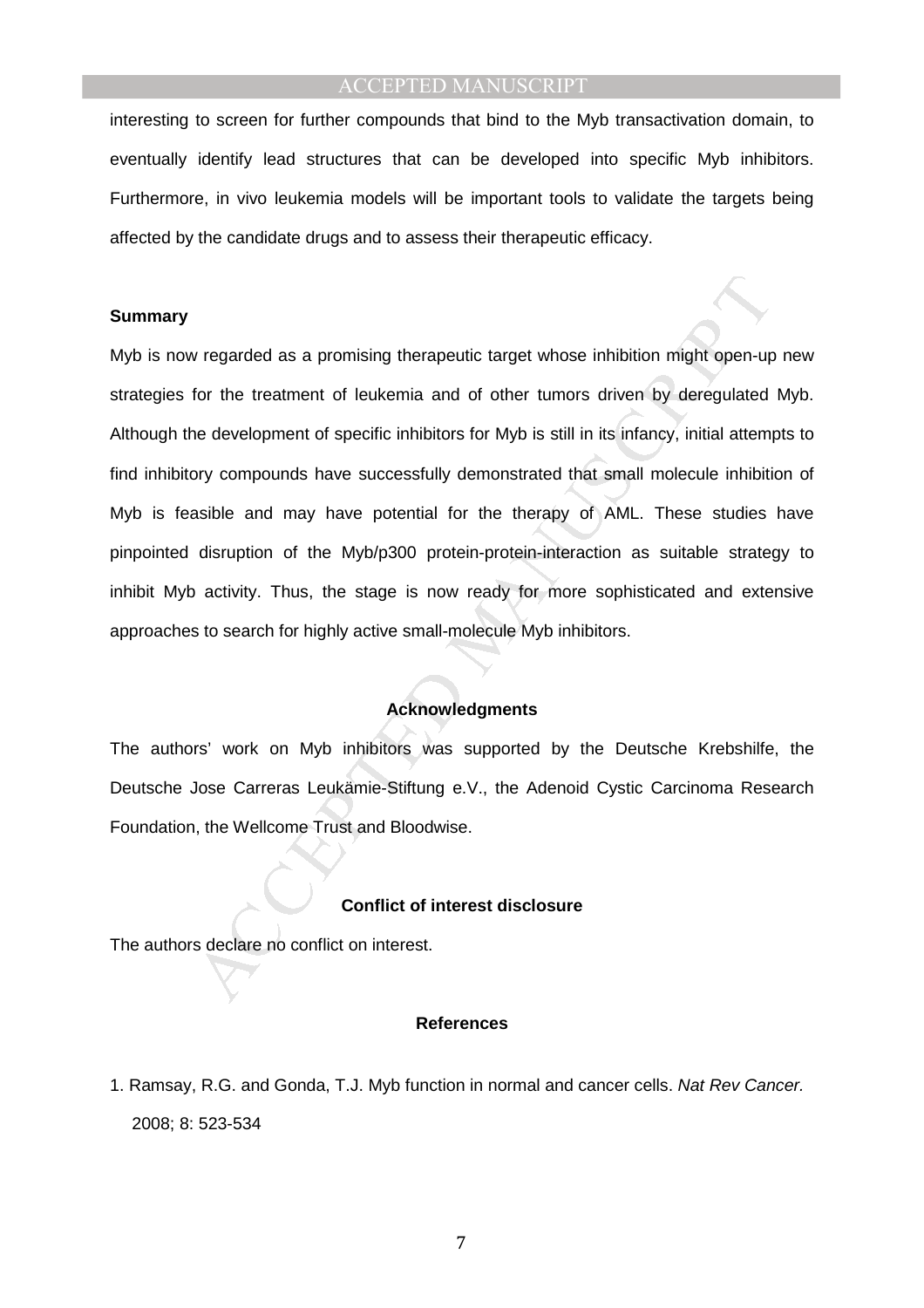- 2. Zhou, Y. and Ness, S.A. Myb proteins: Angels and demons in normal and transformed cells. Front Biosci. 2011; 16: 1109-1131
- 3. Mucenski, M.L., McLain, K., Kier, A.B. et al. A functional c-myb gene is required for normal murine fetal hepatic hematopoiesis. Cell, 1991; 65: 677-689
- 4. Bender, T.P., Kremer, C.S., Kraus, M., Buch, T. and Rajewsky, K. Critical functions for Myb at three checkpoints during thymocyte development. Nat Immunol. 2004; 5: 721-729
- 5. Emambokus, N., Vegiopoulos, A., Harman, B., Jenkinson, E., Anderson, G. and Frampton, J. Progression through key stages of haemopoiesis is dependent on distinct threshold levels of Myb. EMBO J. 2003; 22: 4478-4488
- T.P., Kremer, C.S., Kraus, M., Buch, T. and Rajewsky, K. Critical function<br>three checkpoints during thymocyte development. *Nat Immunol.* 2004; 5: 721<br>bkus, N., Vegiopoulos, A., Harman, B., Jenkinson, E., Anderson, G. and 6. Thomas, M.D., Kremer, C.S., Ravichandran, K.S., Rajewsky, K. and Bender T.P. Myb is critical for B cell development and maintenance of follicular B cells. Immunity. 2005; 23: 275-286
- 7. Sakamoto, H., Dai, G., Tsujino, K. et al. Proper levels of c-Myb are discretely defined at distinct steps of hematopoietic cell development. Blood. 2006; 108: 896-903
- 8. Malaterre, J., Carpinelli, M., Ernst, M. et al. Myb is required for progenitor cell homeostasis in colonic crypts. Proc Natl Acad Sci USA. 2007; 104: 3829-3834
- 9. Sala, A. B-MYB, a transcription factor implicated in regulating cell cycle, apoptosis and cancer. Eur J Cancer. 2005; 41: 2479-2484
- 10. Zor, T., De Guzman, R.N., Dyson, H.J. and Wright, P.E. Solution structure of the KIX domain of CBP bound to the transactivation domain of c-Myb. J Mol Biol. 2004; 337: 521- 534
- 11. Kasper, L.H., Boussouar, F., Ney, P.A. et al. A transcription-factor-binding surface of coactivator p300 is required for haematopoiesis. Nature. 2002; 419: 738-743
- 12. Sandberg, M.L., Sutton, S.E., Pletcher, M.T. et al. Myb and p300 regulate hematopoietic stem cell proliferation and differentiation. Dev Cell. 2005; 8: 153-166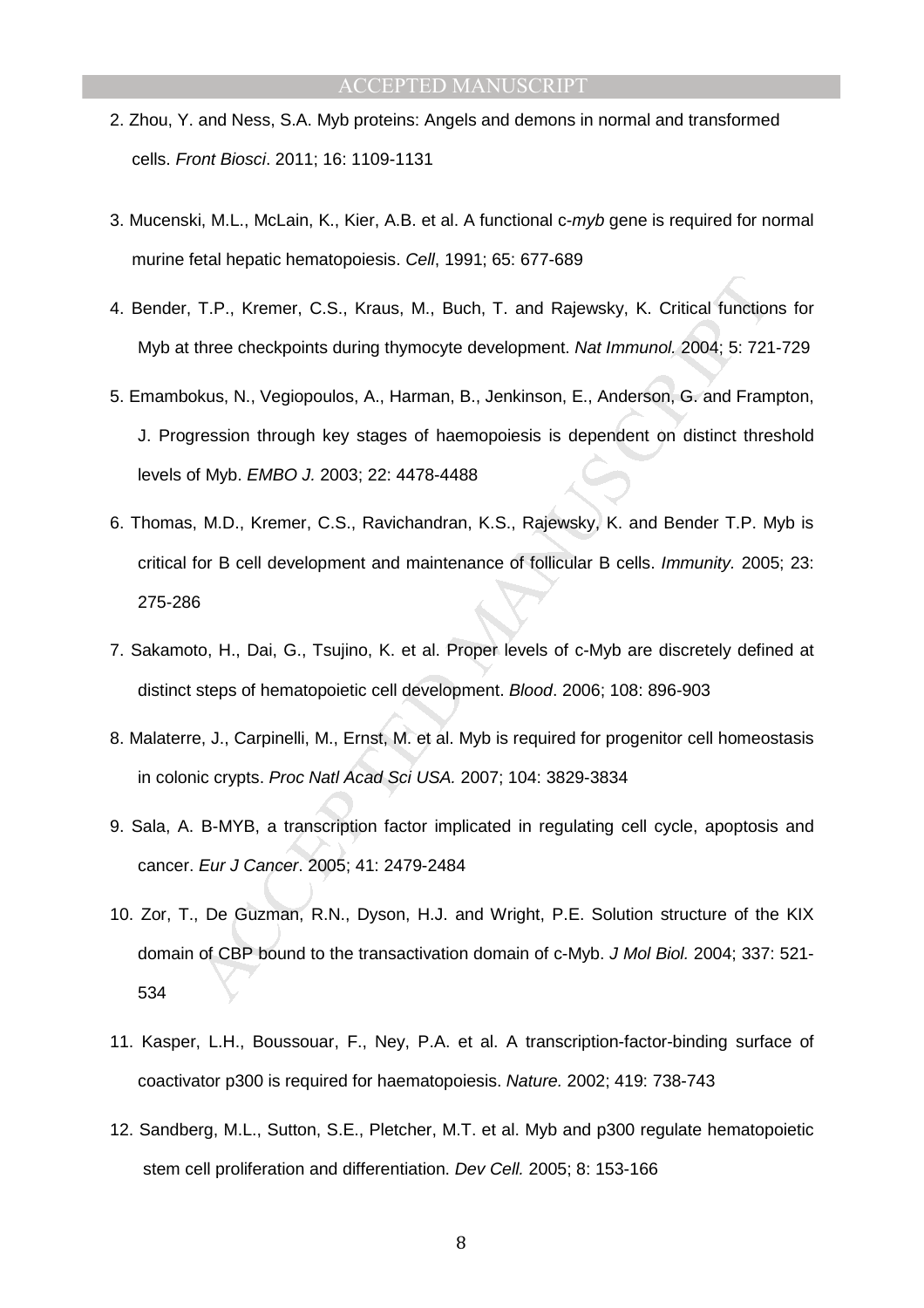- 13. Papathanasiou, P., Tunningley, R., Pattabiraman, D.R. el al. A recessive screen for genes regulating hematopoietic stem cells. Blood. 2010; 116: 5849-5858
- 14. Westin, E.H., Gallo, R.C., Arya, S.K. et al. Differential expression of the amv gene in human hematopoietic cells. Proc Natl Acad Sci USA. 1982; 79: 2194-2198
- 15. Lahortiga, I., De Keersmaecker, K., Van Vlierberghe, P. et al. Duplication of the MYB oncogene in T cell acute lymphoblastic leukemia. Nat Genet. 2007; 39: 593-595
- iga, I., De Keersmaecker, K., Van Vlierberghe, P. et al. Duplication of the<br>ne in T cell acute lymphoblastic leukemia. *Nat Genet.* 2007; 39: 593-595<br>F. E., Cuccuini, W., Kalota, A. et al. The MYB locus is involved in chro 16. Clappier, E., Cuccuini, W., Kalota, A. et al. The MYB locus is involved in chromosomal translocation and genomic duplications in human T-cell acute leukemia (T-ALL), the translocation defining a new T-ALL subtype in very young children. Blood. 2007; 110: 1251-1261
- 17. O'Neil, J., Tchinda, J., Gutierrez, A. et al. Alu elements mediate MYB gene tandem duplication in human T-ALL. J Exp Med. 2007; 204: 3059–3066
- 18. Murati, A., Gervais, C., Carbuccia, N. et al. Genome profiling of acute myelomonocytic leukemia: alteration of the MYB locus in MYST3-linked cases. Leukemia. 2009; 23: 85-94
- 19. Belloni, E., Shing, D., Tapinassi, C. et al. In vivo expression of an aberrant MYB-GATA1 fusion induces leukemia in the presence of GATA1 reduced levels. Leukemia. 2011; 25: 733-736
- 20. Quelen, C., Lippert, E., Struski, S. et al. Identification of a transforming MYB-GATA1 fusion gene in acute basophilic leukemia: a new entity in male infants. Blood. 2011; 117: 5719-5722
- 21. Mansour, M.R., Abraham, B.J., Anders, L. et al. Oncogene regulation. An oncogenic super-enhancer formed through somatic mutation of a noncoding intergenic element. Science. 2014;346: 1373-1377
- 22. Anfossi, G., Gewirtz, A.M. and Calabretta, B. An oligomer complementary to Mybencoded mRNA inhibits proliferation of human myeloid leukemia cell lines. Proc Natl Acad Sci USA. 1989; 86: 3379-3383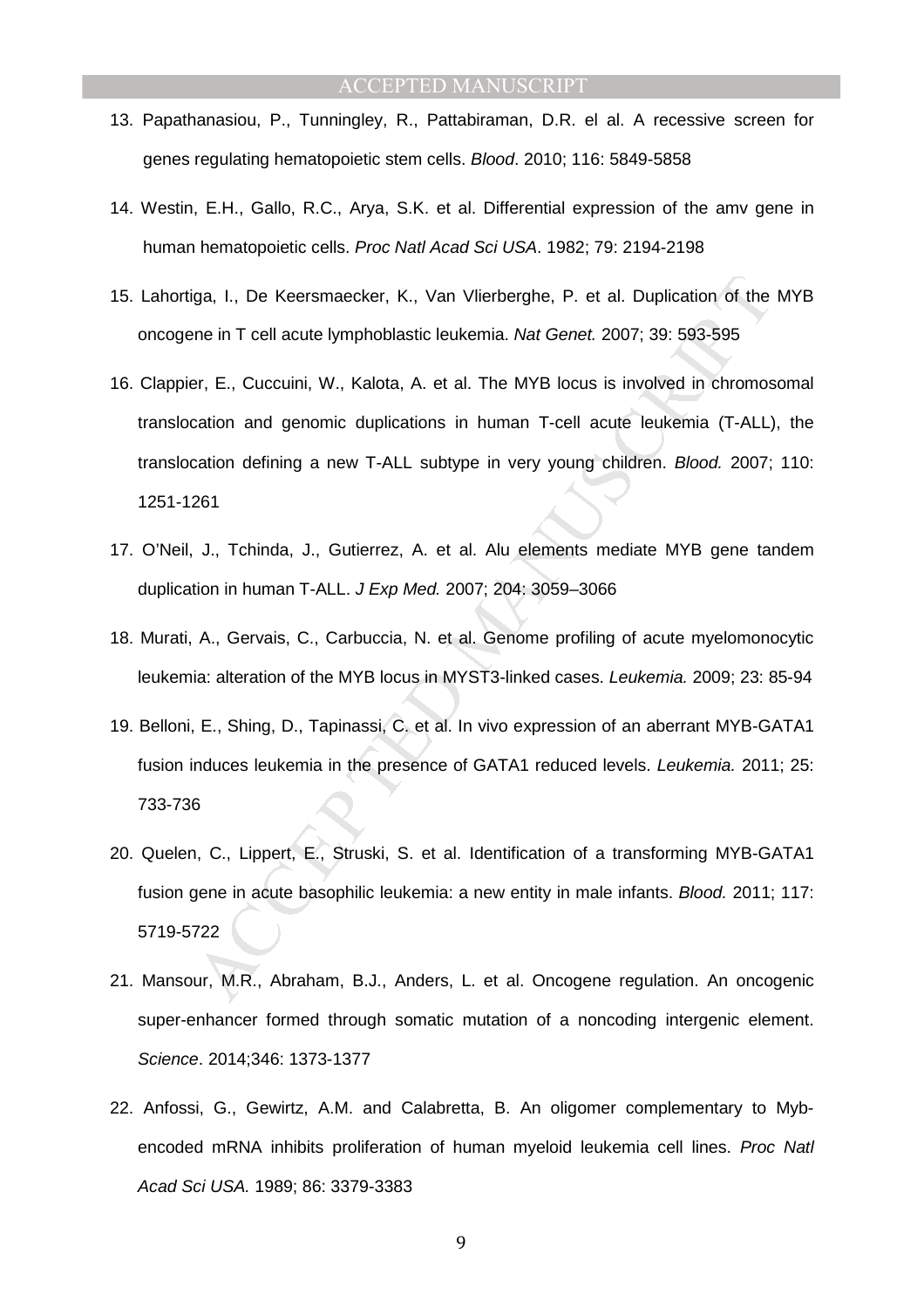- 23. Calabretta, B., Sims, R.B., Valtieri, M. et al. Normal and leukemic hematopoietic cells manifest differential sensitivity to inhibitory effects of Myb antisense oligodeoxynucleotides: an in vitro study relevant to bone marrow purging. Proc Natl Acad Sci USA. 1991; 88: 2351-2355
- 24. Hess, J.L., Bittner, C.B., Zeisig, D.T. et al. Myb is an essential downstream target for homeobox-mediated transformation of hematopoietic cells. Blood. 2006; 108: 297–304
- J.L., Bittner, C.B., Zeisig, D.T. et al. Myb is an essential downstream targ<br>box-mediated transformation of hematopoietic cells. *Blood.* 2006; 108: 297-3<br>vaille, T.C., Matheny, C.J., Spencer, G.J. et al. Hierarchical main 25. Somervaille, T.C., Matheny, C.J., Spencer, G.J. et al. Hierarchical maintenance of MLL myeloid leukemia stem cells employs a transcriptional program shared with embryonic rather than adult stem cells. Cell Stem Cell. 2009; 4: 129-140
- 26. Zuber, J., Rappaport, A.R., Luo, W. et al. An integrated approach to dissecting oncogene addiction implicates a Myb-coordinated self-renewal program as essential for leukemia maintenance. Genes Dev. 2011; 25: 1628-1640
- 27. Huang, Y., Sitwala, K., Bronstein, J. et al. Identification and characterization of Hoxa9 binding sites in hematopoietic cells. Blood. 2012;119: 388-398
- 28. Persson, M., Andrén, Y., Mark, J., Horlings ,H.M., Persson, F. and Stenman, G. Recurrent fusion of MYB and NFIB transcription factor genes in carcinomas of the breast and head and neck. Proc Natl Acad Sci USA. 2009; 106: 18740-18744
- 29. Zhang, J., Wu, G., Miller, C.P. et al. Whole-genome sequencing identifies genetic alterations in pediatric low-grade gliomas. Nat Genet. 2013; 45: 602-612
- 30. Bujnicki, T., Wilczek, C., Schomburg, C. et al. Inhibition of Myb-dependent gene expression by the sesquiterpene lactone mexicanin-I. Leukemia. 2012; 26: 615-622
- 31. Schomburg, C., Schuehly, W., Da Costa, F.B., Klempnauer, K.-H. and Schmidt, T.J. Natural sesquiterpene lactones as inhibitors of Myb-dependent gene expression: structure-activity relationships. Eur J Med Chem. 2013; 63: 313-320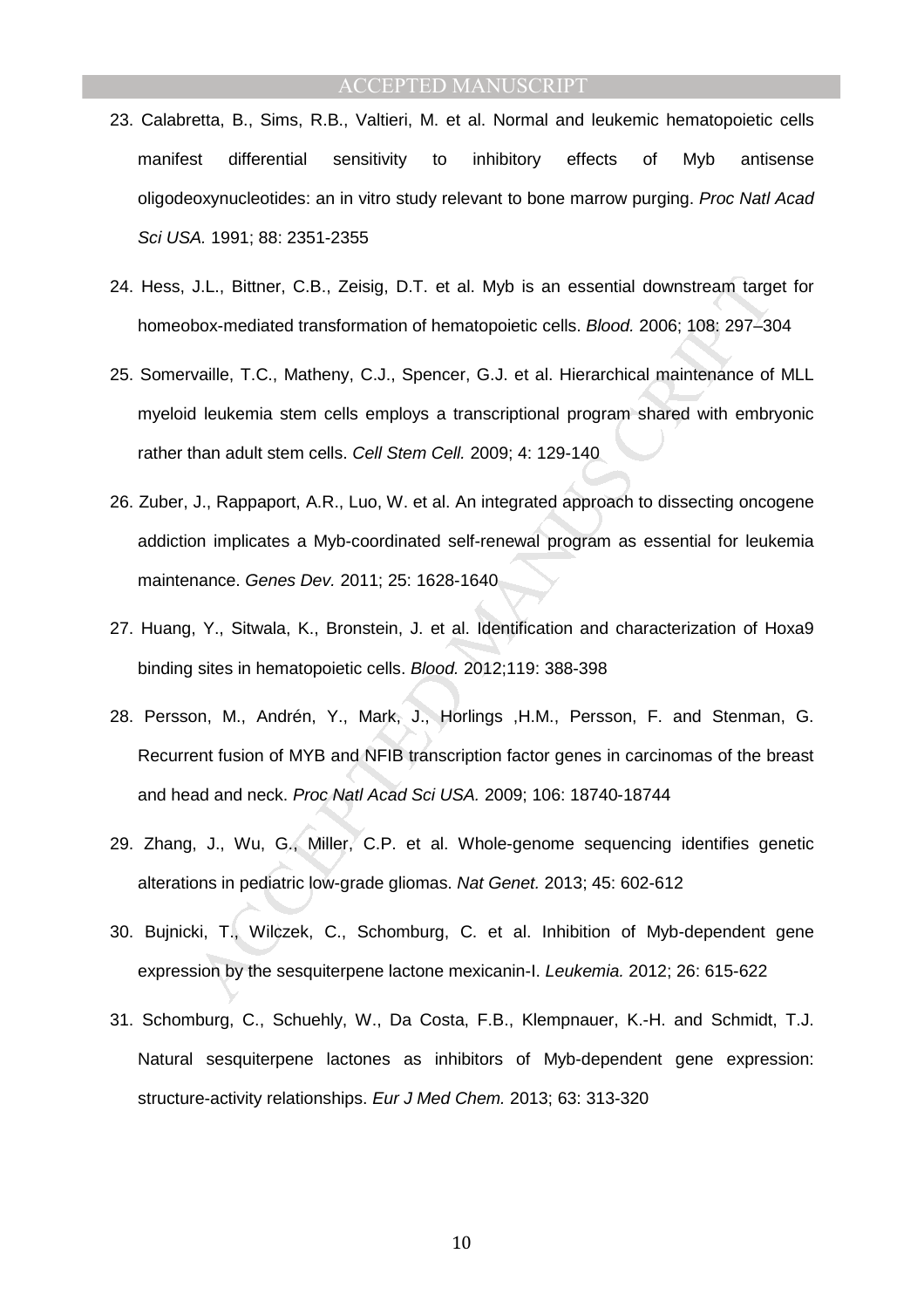- 32. Best, J.L., Amezcua, C.A., Mayr, B. et al. Identification of small-molecule antagonists that inhibit an activator: coactivator interaction. Proc Natl Acad Sci USA. 2004; 101: 17622– 17627
- ol AS-E phosphate inhibits the activity of the transcription factor Myb by blomation with the KIX domain of the coactivator p300. *Mol Cancer Ther*. 2018<br>285<br>Tr, S., Dassé, E., Coulibaly, A. et al. Targeting acute myeloid 33. Uttarkar, S., Dukare, S., Bopp, B., Goblirsch, M., Jose, J. and Klempnauer, K.-H. Naphthol AS-E phosphate inhibits the activity of the transcription factor Myb by blocking the interaction with the KIX domain of the coactivator p300. Mol Cancer Ther. 2015; 14: 1276-1285
- 34. Uttarkar, S., Dassé, E., Coulibaly, A. et al. Targeting acute myeloid leukemia with a small molecule inhibitor of the Myb/p300 interaction. Blood. 2016;127: 1173-1182
- 35. Uttarkar, S., Piontek, T., Dukare, S. et al. Small-molecule disruption of the Myb/p300 cooperation targets acute myeloid leukemia cells. Mol Cancer Ther. 2016; 15: 2905-2915

# **Figure legends**

Figure 1. **Myb interaction partners**. The functional domains and several known interaction partners of Myb are shown schematically. LXXLL refers to an amino acid motif in the transactivation domain that mediates the interaction with p300.

Figure 2. **Proposed inhibitory mechanisms of Celastrol and Plumbagin**. The formation of a complex through the LXXLL motif of Myb and the KIX domain of Myb is shown schematically. Celastrol and Plumbagin are shown interfering with the Myb/p300 interaction by primarily targeting the KIX domain or the Myb transactivation domain.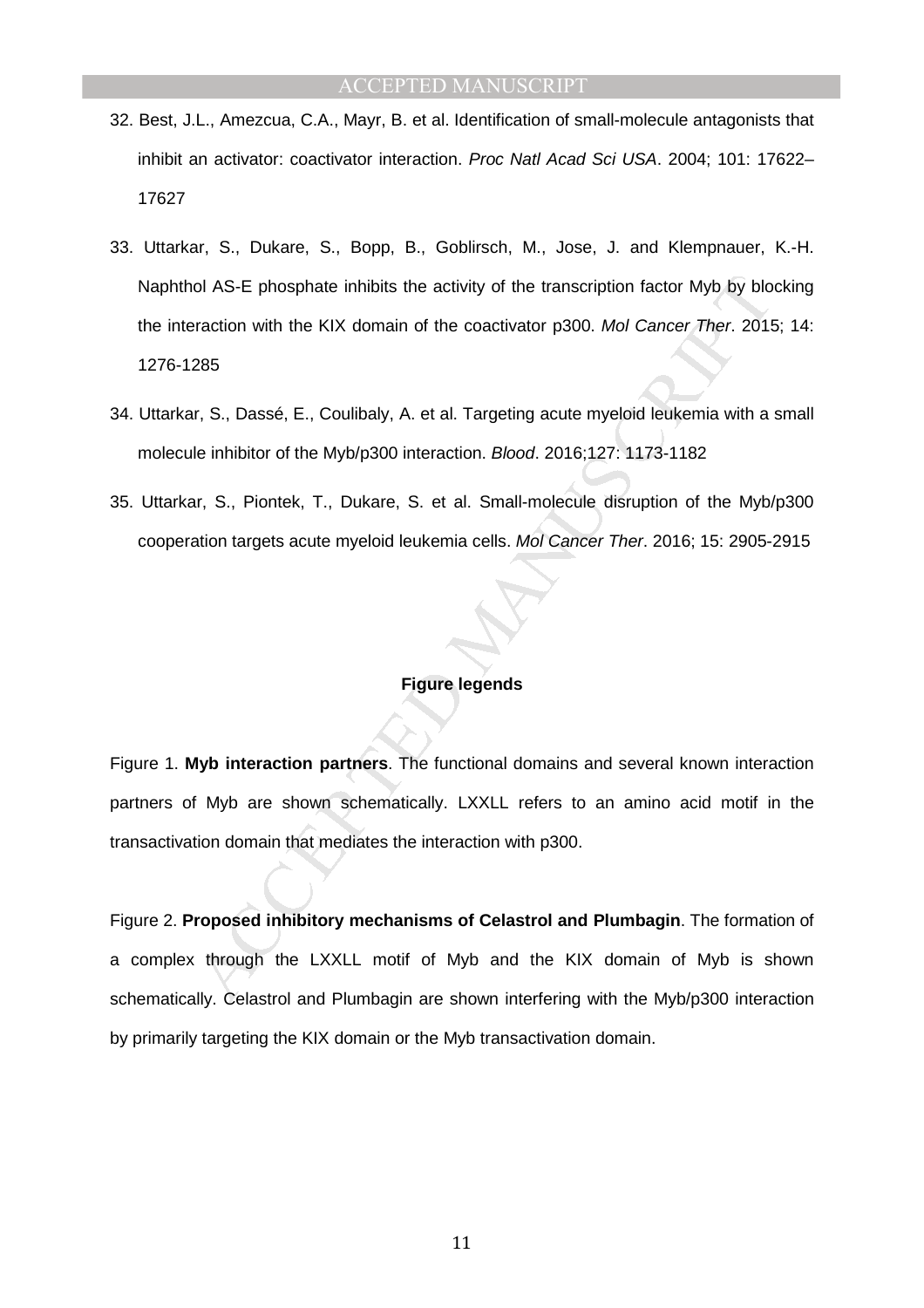Figure1